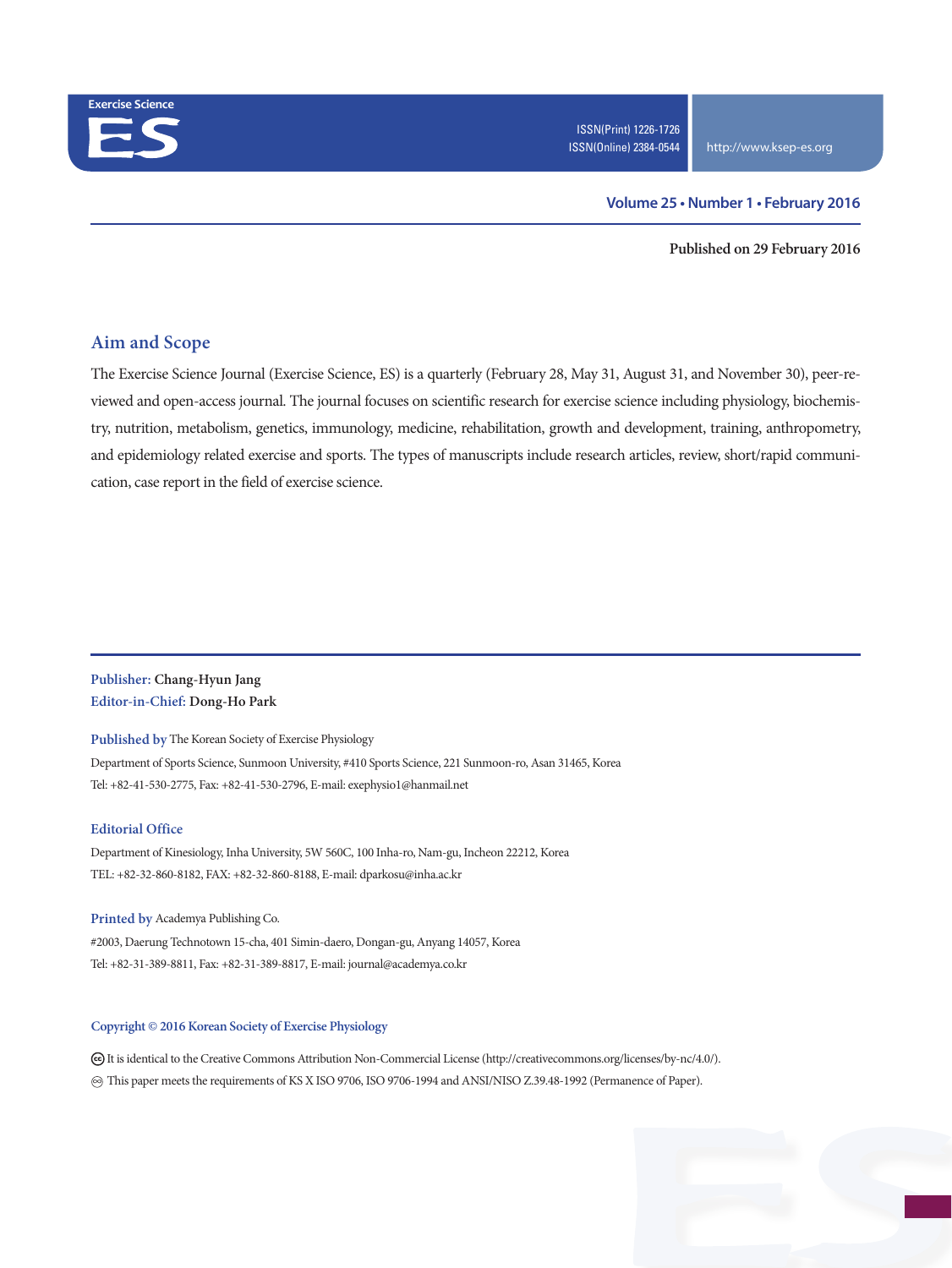

# **CONTENTS**

### **Volume 25 Number 1 February, 2016**

### **Original Articles**

- 1 Utility of Bone Metabolic Markers, Serum and Salivary Cortisol Concentration for Exercise Training Effect Analysis in Elderly with Osteoporosis Na-Young Ahn, Ki-Jin Kim
- 10 BeadArray Analysis of Rat Skeletal Muscle to Identify Candidate Genes of Resistance Exercise Performance Seung-Lyul Oh
- 18 Effests of Treadmill Exercise on Mitochondrial Dynamic Function and Neuronal Cell Survival in Transgenic Mice Model with Alzheimer's Disease Jung-Hoon Koo, In-Ho Cho
- 27 Effects of Swimming Exercise and Soybean Oil Administration on Blood Lipid and Endothelial Lesion in Rat Ho-Seong Lee
- 33 Body Composition and Specific Physical Fitness Profiles of the Korean National Amateur Boxers Kwang-Jun Kim, Hong-Sun Song, Seok-Ki Min
- 43 Long-term Endurance Training Increases Expression of Slow Twitch Myosin Heavy Chain and Mitochondria Biogenesis in Mouse Skeletal Muscle Jin-Ho Koh, Hyun-Gyu Suh, Ki-Jin Kim
- 50 Autophagy Flux Is Decreased in Response to Endurance Exercise Training in Aged Mouse Skeletal Muscle Yong-Sik Hong, Sung-Hee Oh, Dong-Won Oh, Jeong-Sun Ju
- 60 Development of Biological Age Prediction Model Based on the Osseous Parameters and the Effects of Endurance Exercise Duration and Falling on Aging Haemi Jee